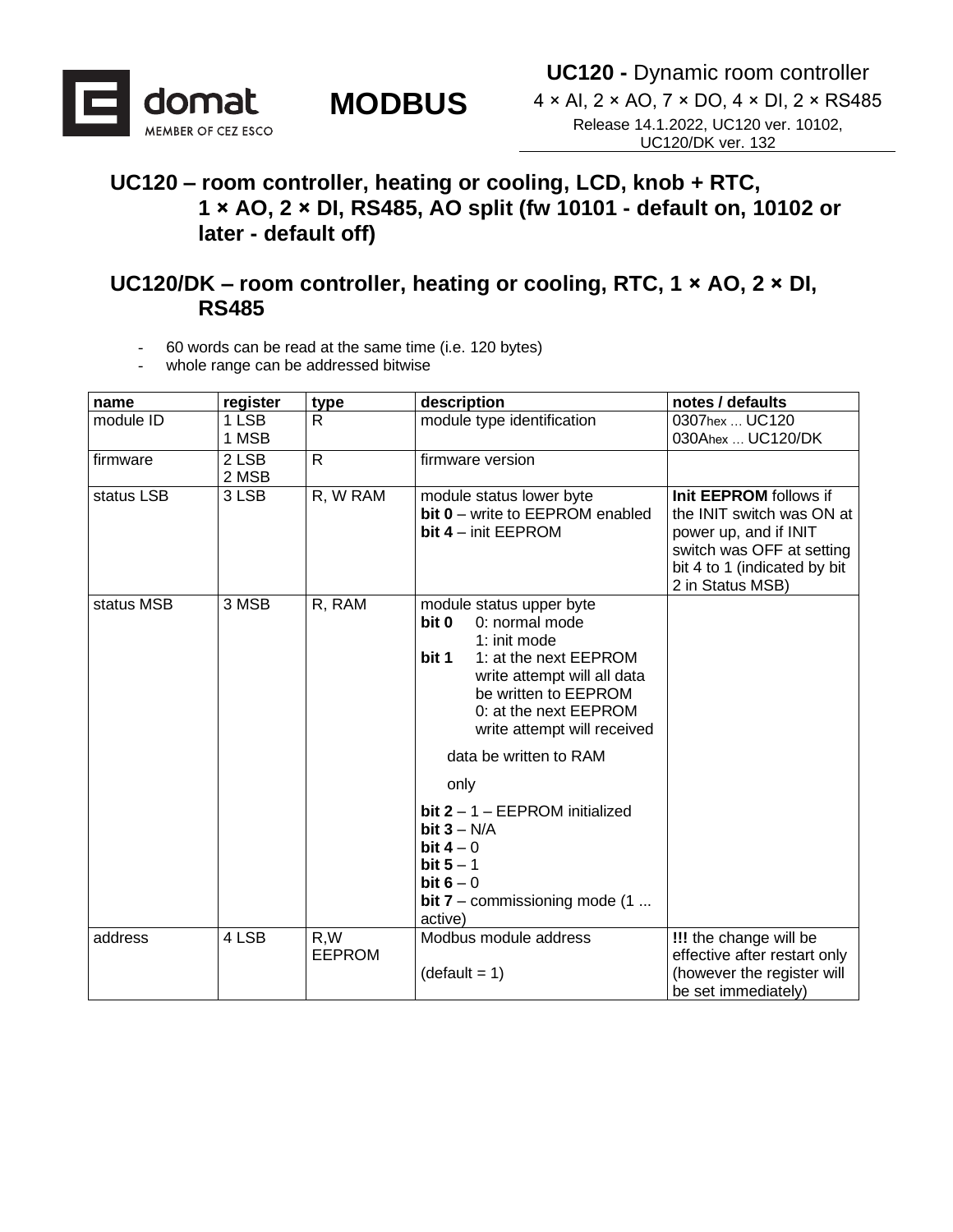



**UC120 -** Dynamic room controller

| baud rate                 | 4 MSB          | R, W<br><b>EEPROM</b> | communication<br>10dec  1 200 bps<br>11dec  2 400 bps<br>12dec  4 800 bps<br>13dec  9 600 bps (default)<br>14dec  19 200 bps<br>15dec  38 400 bps<br>16dec  57 600 bps<br>17dec  115 200 bps | !!! the change will be<br>effective after restart only<br>(however the register will<br>be set immediately)                                                                                                                          |
|---------------------------|----------------|-----------------------|----------------------------------------------------------------------------------------------------------------------------------------------------------------------------------------------|--------------------------------------------------------------------------------------------------------------------------------------------------------------------------------------------------------------------------------------|
| serial port<br>settings   | 5 LSB          | R,W<br><b>EEPROM</b>  | serial line parameter settings<br>$(detault = no parity, 1 stop bit)$                                                                                                                        | bit 0-1  parity $(00 - no$<br>parity, $01 -$ even, $10 -$<br>odd)<br>bit $2 \dots$ stop bits $(0 -$ one,<br>$1 - two$<br>!!! the change will be<br>effective after restart only<br>(however the register will<br>be set immediately) |
|                           | 5 MSB          |                       | reserved                                                                                                                                                                                     |                                                                                                                                                                                                                                      |
| <b>EEPROM</b> writes      | 6 LSB<br>6 MSB | R, EEPROM             | number of EEPROM writing cycles<br>(EEPROM initialization does not<br>reset register; no overflow)                                                                                           |                                                                                                                                                                                                                                      |
|                           | 7 LSB          |                       | reserved                                                                                                                                                                                     |                                                                                                                                                                                                                                      |
| inputs                    | 7 MSB          | R, RAM                | input states, binary heating /<br>cooling demands.<br>Inputs are physical states<br>regardless of settings in the input<br>settings register.                                                | bit 0  DI1<br>bit 1  reserved<br>bit 2  heating demand<br>(PID output heat > 5%)<br>bit 3  cooling demand<br>(PID output $\cos 5\%$ )                                                                                                |
| PID output<br><b>HEAT</b> | 8 LSB          | R, RAM                | heating controller output                                                                                                                                                                    | $\overline{in\%}$ , range 0  100%                                                                                                                                                                                                    |
| PID output<br>COOL        | 8 MSB          | R, RAM                | cooling controller output                                                                                                                                                                    | in %, range 0  100%                                                                                                                                                                                                                  |
|                           | 9 LSB<br>9 MSB | R, RAM                | reserved                                                                                                                                                                                     |                                                                                                                                                                                                                                      |
| manual control            | <b>10 LSB</b>  | R, W RAM              | manual output control; if a bit is set<br>to 1, the output goes to state<br>defined below (see manual heat<br>output); if set to 0, PID output<br>values apply                               | bit 0  fan<br>bit 1  heat output<br>bit 2  cool output<br>bit 3 to 4  reserved<br>bit 5  change-over<br>$(1 C/O$ active)                                                                                                             |
|                           | 10 MSB         |                       | reserved                                                                                                                                                                                     |                                                                                                                                                                                                                                      |
| manual heat<br>output     | <b>11 LSB</b>  | R, W RAM              | manual heat output setting (only if<br>the corresponding bit in the<br>manual control register is set)                                                                                       | in %, range 0  100%                                                                                                                                                                                                                  |
|                           | 11 MSB         |                       | reserved                                                                                                                                                                                     |                                                                                                                                                                                                                                      |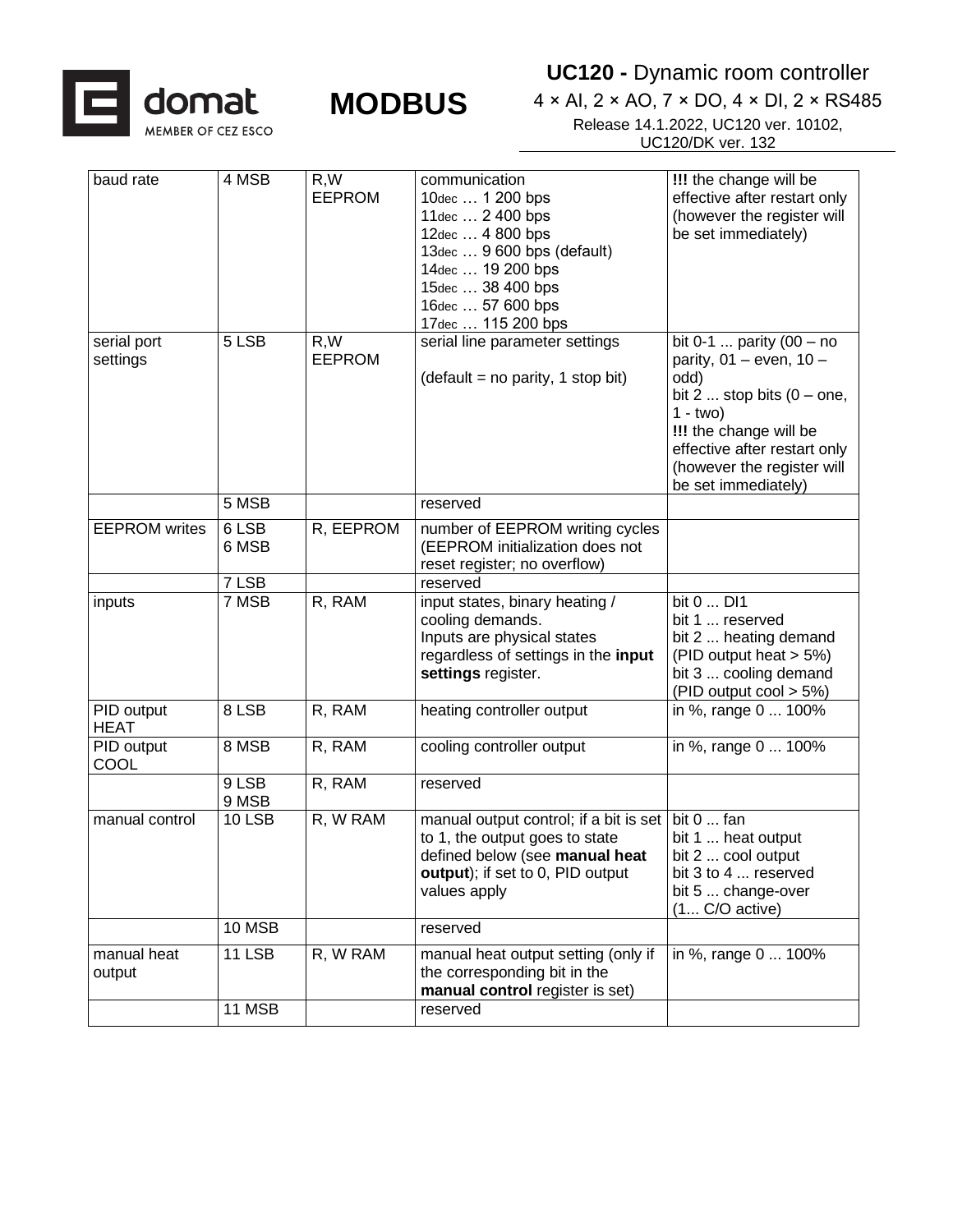

**UC120 -** Dynamic room controller

| set temp         | 12 LSB | R, W RAM      | setpoint correction set by user;   | recalculate:      |
|------------------|--------|---------------|------------------------------------|-------------------|
| correction       | 12 MSB |               | resets at each operation mode      | $temperature =$   |
|                  |        |               | change                             | read value / 100  |
|                  |        |               |                                    |                   |
|                  |        |               |                                    |                   |
|                  |        |               | 3.5°C reads 350                    | 00                |
|                  |        |               |                                    | 199.99  19999     |
|                  |        |               | (limits are set in the min and max | $-0.01$ OFFFFhex  |
|                  |        |               | rel. temp correction registers)    | -199.99  0B1E1hex |
| actual temp set  | 13 LSB | R, RAM        | actual heating setpoint incl.      | recalculate:      |
| point HEAT       | 13 MSB |               | setpoint correction (reg. 12)      | $temperature =$   |
|                  |        |               |                                    | read value / 100  |
|                  |        |               |                                    |                   |
|                  |        |               |                                    |                   |
|                  |        |               |                                    | 00                |
|                  |        |               |                                    | 199.99  19999     |
|                  |        |               |                                    | $-0.01$ OFFFFhex  |
|                  |        |               |                                    | -199.99  0B1E1hex |
| actual temp set  | 14 LSB | R, RAM        | actual cooling setpoint incl.      | recalculate:      |
| point COOL       | 14 MSB |               | setpoint correction (reg. 12)      | $temperature =$   |
|                  |        |               |                                    | read value / 100  |
|                  |        |               |                                    |                   |
|                  |        |               |                                    |                   |
|                  |        |               |                                    | 00                |
|                  |        |               |                                    | 199.99  19999     |
|                  |        |               |                                    | $-0.01$ OFFFFhex  |
|                  |        |               |                                    | -199.99  0B1E1hex |
| set day/ comfort | 15 LSB | R, W          | day/comfort mode heating           | recalculate:      |
| heating temp     | 15 MSB | <b>EEPROM</b> | temperature setpoint               | $temperature =$   |
|                  |        |               |                                    |                   |
|                  |        |               | set by user                        | read value / 100  |
|                  |        |               |                                    |                   |
|                  |        |               | (default = $21^{\circ}$ C, 0x0834) | 00                |
|                  |        |               |                                    | 199.99  19999     |
|                  |        |               |                                    | $-0.01$ OFFFFhex  |
|                  |        |               |                                    | -199.99  0B1E1hex |
| set night/ pre-  | 16 LSB | R, W          | night/standby mode heating         | recalculate:      |
| comfort heating  | 16 MSB | <b>EEPROM</b> | temperature setpoint               | $temperature =$   |
|                  |        |               |                                    | read value / 100  |
| temp             |        |               | set by user                        |                   |
|                  |        |               |                                    |                   |
|                  |        |               | (default = $19^{\circ}$ C, 0x076C) | 00                |
|                  |        |               |                                    | 199.99  19999     |
|                  |        |               |                                    | -0.01  OFFFFhex   |
|                  |        |               |                                    | -199.99  0B1E1hex |
| set depression/  | 17 LSB | R, W          | off mode heating temperature       | recalculate:      |
| economy heating  | 17 MSB | <b>EEPROM</b> | setpoint                           | $temperature =$   |
|                  |        |               | set by user                        | read value / 100  |
| temp             |        |               |                                    |                   |
|                  |        |               |                                    |                   |
|                  |        |               | (default = $12^{\circ}$ C, 0x04B0) | 00                |
|                  |        |               |                                    | 199.99  19999     |
|                  |        |               |                                    | $-0.01$ OFFFFhex  |
|                  |        |               |                                    | -199.99  0B1E1hex |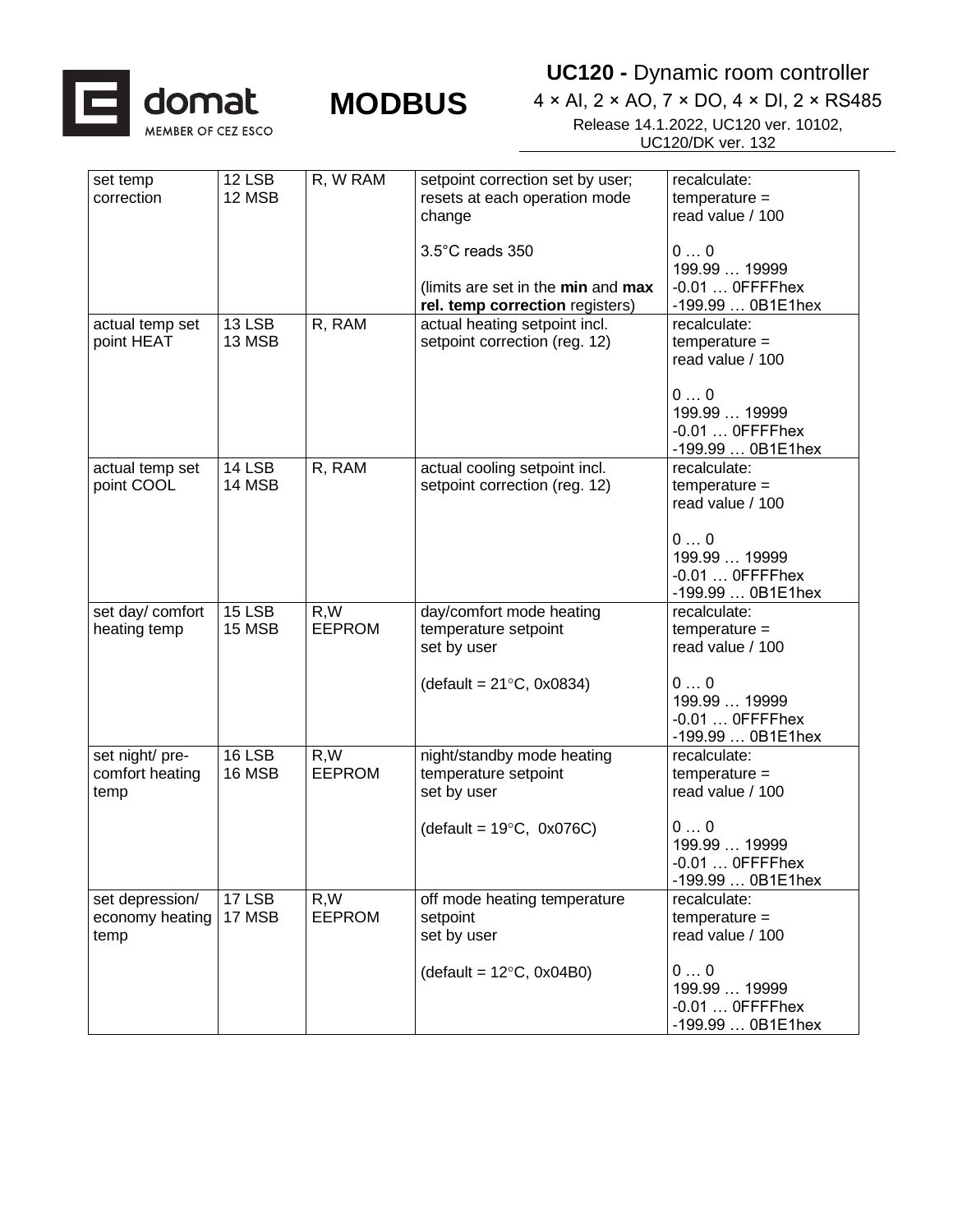

### **UC120 -** Dynamic room controller

| set day/ comfort<br>cooling temp           | 18 LSB<br>18 MSB        | R,W<br><b>EEPROM</b> | day/comfort mode cooling<br>temperature setpoint<br>set by user<br>$(detault = 24°C, 0x0960)$           | recalculate:<br>$temperature =$<br>read value / 100<br>00<br>199.99  19999<br>$-0.01$ OFFFFhex<br>-199.99  0B1E1hex |
|--------------------------------------------|-------------------------|----------------------|---------------------------------------------------------------------------------------------------------|---------------------------------------------------------------------------------------------------------------------|
| set night/ pre-<br>comfort cooling<br>temp | 19 LSB<br>19 MSB        | R,W<br><b>EEPROM</b> | night/standby mode cooling<br>temperature setpoint<br>set by user<br>(default = $26^{\circ}$ C, 0x0A28) | recalculate:<br>$temperature =$<br>read value / 100<br>00<br>199.99  19999<br>$-0.01$ OFFFFhex<br>-199.99  0B1E1hex |
| set depression/<br>economy cooling<br>temp | $20$ LSB<br>20 MSB      | R,W<br><b>EEPROM</b> | off mode cooling temperature<br>setpoint<br>set by user<br>(default = $35^{\circ}$ C, 0x0DAC)           | recalculate:<br>$temperature =$<br>read value / 100<br>00<br>199.99  19999<br>$-0.01$ OFFFFhex<br>-199.99  0B1E1hex |
| actual temp                                | <b>21 LSB</b><br>21 MSB | R, RAM               | actual temperature measured by<br>the internal sensor incl. correction<br>(see corr temp)               | recalculate:<br>$temperature =$<br>read value / 100<br>00<br>199.99  19999<br>$-0.01$ OFFFFhex<br>-199.99  0B1E1hex |
| actual outside<br>temp                     | 22 LSB<br>22 MSB        | R, W RAM             | actual outside temperature, may<br>be written to RAM optionally for<br>display                          | recalculate:<br>$temperature =$<br>read value / 100<br>00<br>199.99  19999<br>$-0.01$ OFFFFhex<br>-199.99  0B1E1hex |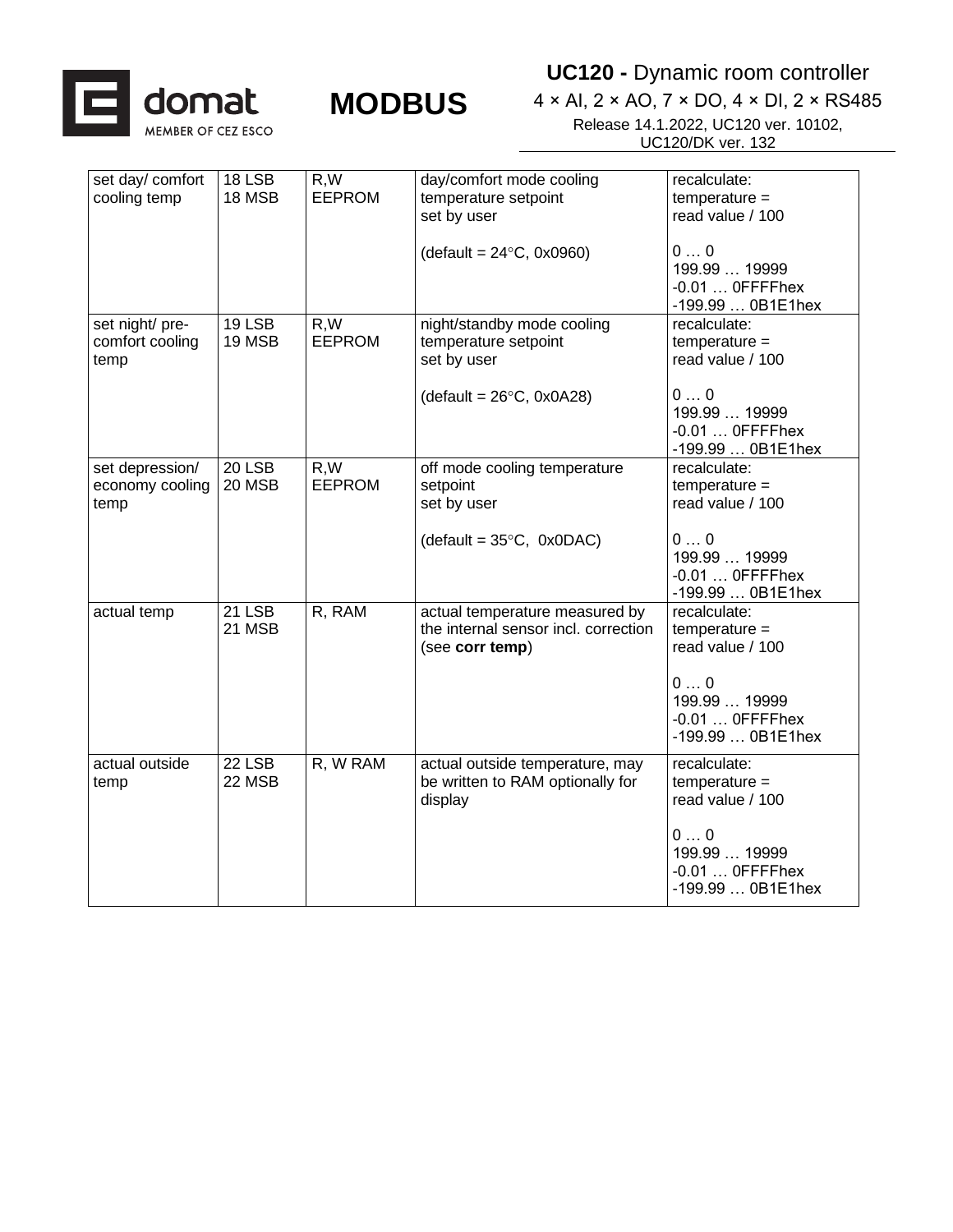

**UC120 -** Dynamic room controller

| set presence<br>mode   | 23 LSB<br>23 MSB | R,W<br><b>EEPROM</b> | presence status set by user<br>(displayed symbols depend on the<br>configuration register regulator<br>settings, if set to hotel then<br>comfort, standby, off; if set to<br>residential then day, night,<br>depression, auto, party)                                                                                                                                   | bit 0  comfort (occupied<br>house) or day (sun $+$<br>occupied house)<br>bit 1  standby (empty<br>house) or night (moon +<br>occupied house)<br>bit $2 \ldots$ off (off) or<br>depression (empty house)                                                                                                    |
|------------------------|------------------|----------------------|-------------------------------------------------------------------------------------------------------------------------------------------------------------------------------------------------------------------------------------------------------------------------------------------------------------------------------------------------------------------------|------------------------------------------------------------------------------------------------------------------------------------------------------------------------------------------------------------------------------------------------------------------------------------------------------------|
|                        |                  |                      | $(detault = comfort/day, 0x0001)$                                                                                                                                                                                                                                                                                                                                       | bit $3 \ldots$ auto (clock) – only<br>when residential<br>bit 4 $\ldots$ party (sun + drink)<br>+ clock, after 2h goes to<br>auto) - only when<br>residential<br>bit 5 to 14  reserved<br>bit 15  write enable (if<br>set to 1 value will be<br>written into register, if in 0<br>attempt will be ignored) |
|                        | 24 LSB<br>24 MSB |                      | reserved                                                                                                                                                                                                                                                                                                                                                                |                                                                                                                                                                                                                                                                                                            |
| actual control<br>mode | 25 LSB           | R, RAM               | actual mode used for control, if on<br>manual then the actual control<br>mode is equal to set presence<br>mode, if on auto then according to<br>time schedule<br>(displayed symbols depend on the<br>configuration register regulator<br>settings, if set to hotel then<br>comfort, standby, off; if set to<br>residential then day, night,<br>depression, auto, party) | bit 0  comfort/day<br>bit 1  standby/night<br>bit 2  off/depression                                                                                                                                                                                                                                        |
|                        | 25 MSB           |                      | reserved                                                                                                                                                                                                                                                                                                                                                                |                                                                                                                                                                                                                                                                                                            |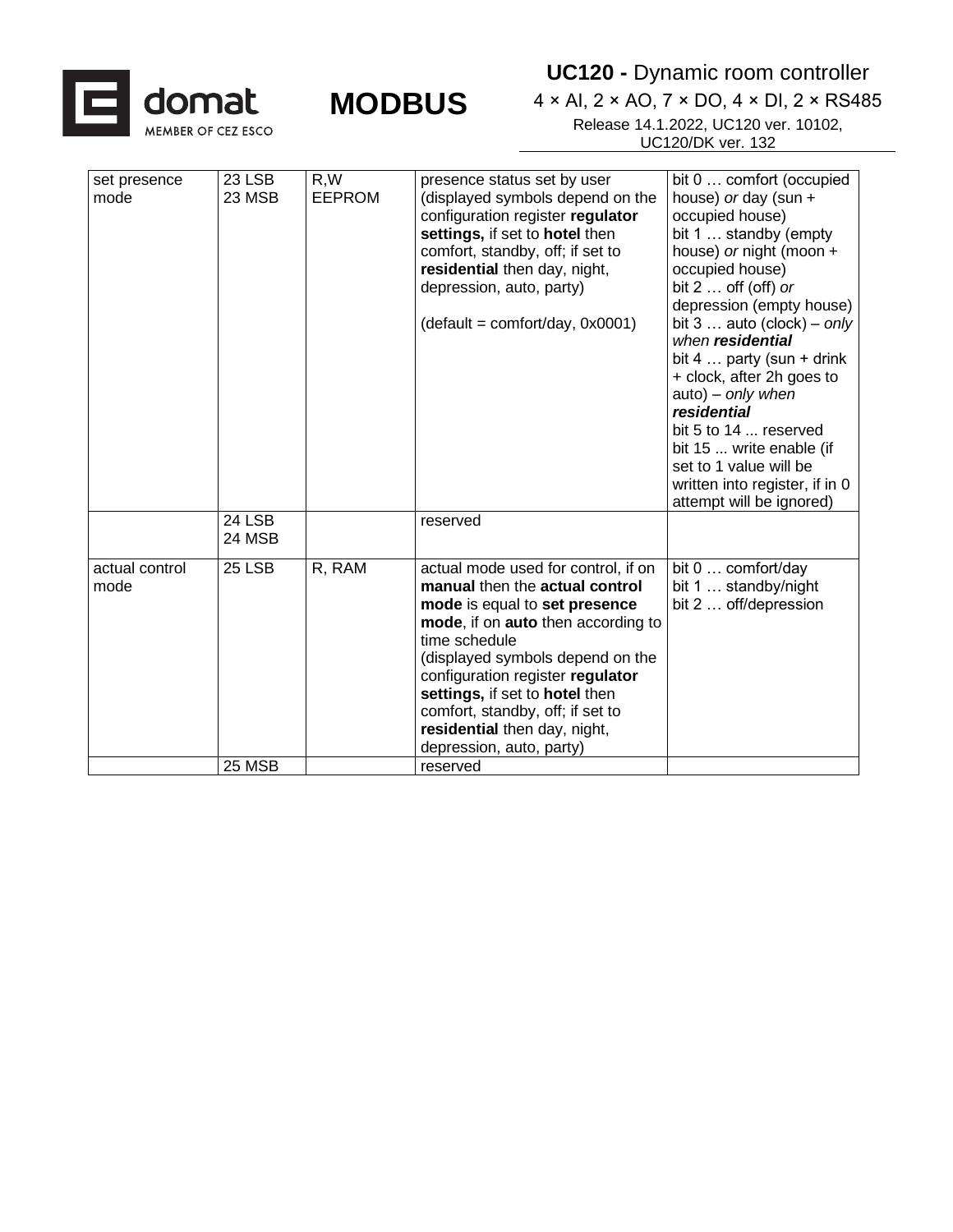![](_page_5_Picture_0.jpeg)

**MODBUS** 

| regulator<br>settings | 26 LSB                         | R,W<br><b>EEPROM</b>   | controller configuration<br>(defaults = residential, absolute,<br>valve status, valve protection on,<br>correction reset, PI control, 0x53;<br>output range split bit 3 for UC120<br>fw v10101 - 1, fw v10102 or later -<br>0, split has higher priority than<br>C/O | bit 0  presence mode<br>type $(0 - hotel, 1 -$<br>residential)<br>bit 1  temperature<br>correction display<br>$(0$ -relative, $1$ - absolute)<br>bit 2  heating/cooling<br>symbols display: 1 -<br>media status according to<br>the $C/O$ signal, $0 - value$<br>status)<br>bit 3  output split<br>(UC120 variant only)<br>bit 4  valve exercising<br>$(1 - enabled)$<br>bit 5  reserve<br>bit 6  temp corr. reset<br>when control mode<br>changes (0  no, 1<br>yes)<br>bit 7  control mode $(0 -$<br>$PI, 1 - on/off)$ |
|-----------------------|--------------------------------|------------------------|----------------------------------------------------------------------------------------------------------------------------------------------------------------------------------------------------------------------------------------------------------------------|-------------------------------------------------------------------------------------------------------------------------------------------------------------------------------------------------------------------------------------------------------------------------------------------------------------------------------------------------------------------------------------------------------------------------------------------------------------------------------------------------------------------------|
| input settings        | 26 MSB                         | R, W,<br><b>EEPROM</b> | input configuration<br>$DI1$ – presence<br>DI2 - window contact<br>(default: inputs enabled for control,<br>active when on, 0x0F)                                                                                                                                    | bit 0  DI1 enabled<br>bit 1  DI2 enabled<br>bit 2  DI1 sense (0: NC,<br>1: NO)<br>bit 3  DI2 sense (0: NC,<br>1: NO)                                                                                                                                                                                                                                                                                                                                                                                                    |
| P band                | 27 LSB<br>27 MSB               | R, W<br><b>EEPROM</b>  | controller P-band (PI control<br>mode) or hysteresis (on/off control<br>mode)                                                                                                                                                                                        | in 0.1 K<br>(2 K, 0x0014)                                                                                                                                                                                                                                                                                                                                                                                                                                                                                               |
| I const               | <b>28 LSB</b><br><b>28 MSB</b> | R.W<br><b>EEPROM</b>   | controller I - constant; if out of<br>bounds, a new recalculated value<br>is set after restart                                                                                                                                                                       | in seconds; if set to 0,<br>integration part is<br>disabled                                                                                                                                                                                                                                                                                                                                                                                                                                                             |
| AO1 output            | 29 LSB                         | R, RAM                 | state of the output AO1                                                                                                                                                                                                                                              | (60 min, 0x0E10)<br>0100%                                                                                                                                                                                                                                                                                                                                                                                                                                                                                               |
| AO2 output            | 29 MSB                         | R, RAM                 | state of the output AO2                                                                                                                                                                                                                                              | $0100\%$                                                                                                                                                                                                                                                                                                                                                                                                                                                                                                                |
|                       | <b>30 LSB</b><br>30 MSB        |                        | reserved                                                                                                                                                                                                                                                             |                                                                                                                                                                                                                                                                                                                                                                                                                                                                                                                         |
|                       | 31 LSB<br>31 MSB               |                        | reserved                                                                                                                                                                                                                                                             |                                                                                                                                                                                                                                                                                                                                                                                                                                                                                                                         |
|                       | 32 LSB<br>32 MSB               |                        | reserved                                                                                                                                                                                                                                                             |                                                                                                                                                                                                                                                                                                                                                                                                                                                                                                                         |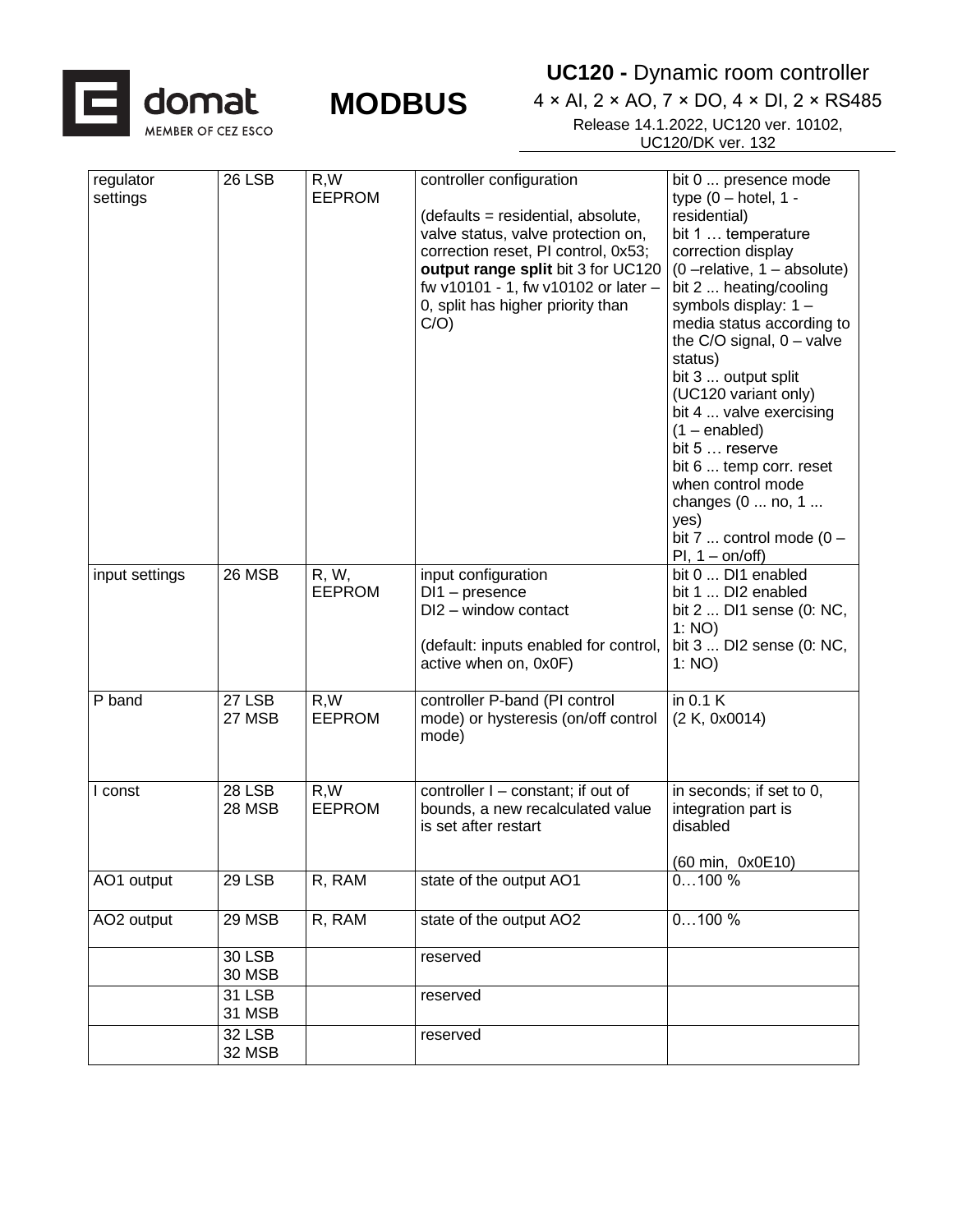![](_page_6_Picture_0.jpeg)

**UC120 -** Dynamic room controller

| min rel. temp<br>correction        | <b>33 LSB</b><br>33 MSB        | R,W<br><b>EEPROM</b>  | minimum relative user temperature<br>correction, a positive value is<br>saved and is taken as negative<br>limit | recalculate:<br>minimum correction<br>$= -$ (read value/100);<br>$-10.001000$ |  |  |
|------------------------------------|--------------------------------|-----------------------|-----------------------------------------------------------------------------------------------------------------|-------------------------------------------------------------------------------|--|--|
|                                    |                                |                       |                                                                                                                 | $(-3.5 °C, 0x015E)$                                                           |  |  |
| max rel. temp<br>correction        | <b>34 LSB</b><br>34 MSB        | R, W<br><b>EEPROM</b> | maximum relative user<br>temperature correction                                                                 | recalculate:<br>$maximum correction =$<br>(read value/100);<br>10.00  1000    |  |  |
|                                    |                                |                       |                                                                                                                 | (3.5 °C, 0x015E)                                                              |  |  |
| min day, night,<br>depression temp | <b>35 LSB</b><br><b>35 MSB</b> | R, W<br><b>EEPROM</b> | minimum temperature which user<br>can set as setpoint for day, night,<br>and off modes<br>-199.99 to 199.99     | recalculate:<br>temperature<br>$=$ read value / 100                           |  |  |
|                                    |                                |                       | (default = $10 °C$ , 0x03E8)                                                                                    | 00<br>199.99  19999<br>$-0.01$ OFFFFhex<br>-199.99  0B1E1hex                  |  |  |
| max day, night,<br>depression temp | <b>36 LSB</b><br><b>36 MSB</b> | R, W<br><b>EEPROM</b> | maximum temperature which user<br>can set as setpoint for day, night,<br>and off modes<br>-199.99 to 199.99     | recalculate:<br>temperature<br>$=$ read value / 100                           |  |  |
|                                    |                                |                       | (default = $40 °C$ , 0x0FA0)                                                                                    | 00<br>199.99  19999<br>$-0.01$ OFFFFhex<br>-199.99  0B1E1hex                  |  |  |
| sensor corr temp                   | 37 LSB<br>37 MSB               | R, W<br><b>EEPROM</b> | correction: adds to the actual<br>temperature measured by the<br>internal sensor<br>-20.00 to 20.00             | recalculate:<br>temperature<br>$=$ read value / 100                           |  |  |
|                                    |                                |                       | $(detault = -1.5 K, 0xFF6A)$                                                                                    | 00<br>199.99  19999<br>$-0.01$ OFFFFhex<br>199.99  0B1E1hex                   |  |  |
|                                    | <b>38 LSB</b><br><b>38 MSB</b> |                       | reserved                                                                                                        |                                                                               |  |  |
| step temp                          | <b>39 LSB</b>                  | R, W<br><b>EEPROM</b> | step for user temperature<br>setpoints setting                                                                  | step = read value $/ 100$<br>10.01                                            |  |  |
|                                    |                                |                       | (default = $0.5$ °C, 0x32)                                                                                      | 500.5<br>100  1 etc.                                                          |  |  |
| step minutes                       | <b>39 MSB</b>                  | R,W<br><b>EEPROM</b>  | time step for time schedule setting<br>$(detault = 5 mins, 0x05)$                                               | in minutes                                                                    |  |  |
|                                    | 40 LSB<br>40 MSB               |                       | reserved                                                                                                        |                                                                               |  |  |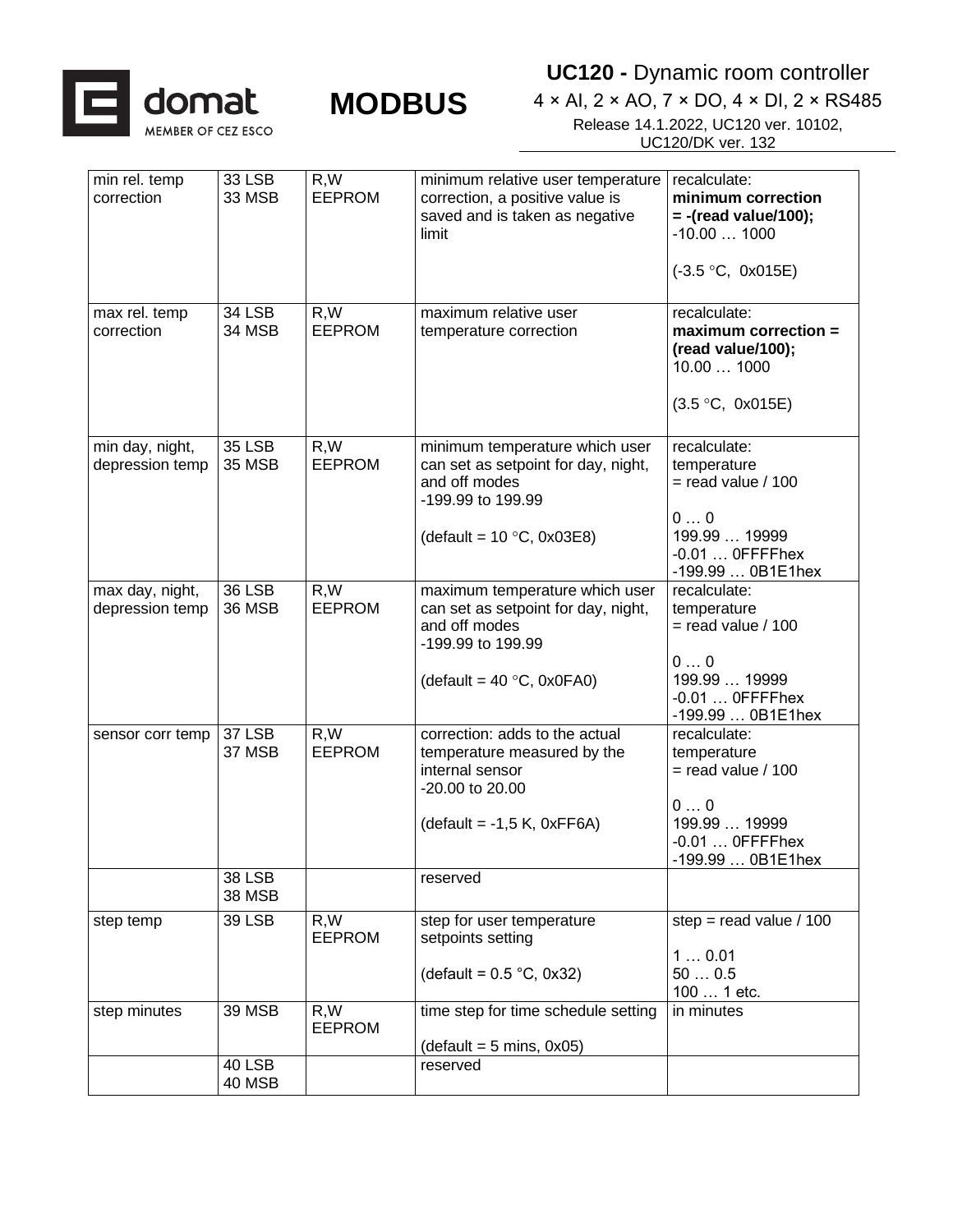![](_page_7_Picture_0.jpeg)

![](_page_7_Picture_1.jpeg)

**UC120 -** Dynamic room controller

| show mode        | 41 LSB | R,W           | data that roll on the LCD display     | bit 0  temperature        |
|------------------|--------|---------------|---------------------------------------|---------------------------|
|                  | 41 MSB | <b>EEPROM</b> | $(detault = 1)$                       | bit 1  outside temp.      |
|                  |        |               | If only one of the bits is active     | bit 2  current time       |
|                  |        |               | there is only one value displayed.    |                           |
|                  |        |               | Otherwise they change                 | (default = temperature,   |
|                  |        |               | periodically after show time.         | 0x0001)                   |
| show time        | 42 LSB | R, W          | time (in 100 ms) to display each      | see show mode             |
|                  |        | <b>EEPROM</b> | value in show mode (default = $3 s$ , |                           |
|                  |        |               | 0x1E)                                 |                           |
| edit return time | 42 MSB | R,W           | $time (in s)$ of user inactivity to   |                           |
|                  |        | <b>EEPROM</b> | return from edit mode to show         |                           |
|                  |        |               | mode (default = $30$ s, $0x1E$ )      |                           |
| quick edit mode  | 43 LSB | R, W          | number of mode which is editable      | 0  push function inactive |
| number           |        | <b>EEPROM</b> | through quick edit menu (short        | 1  presence mode          |
|                  |        |               | push of the knob)                     | 2  fan mode               |
|                  |        |               |                                       |                           |
|                  |        |               | $(detault = 0x02)$                    |                           |
| change over      | 43 MSB | R,W           | time delay between heating and        | in minutes; range 1-255   |
| period           |        | <b>EEPROM</b> | cooling mode                          |                           |
|                  |        |               | (default 30 min; 0x1E)                |                           |
| long push time   | 44 LSB | R, W          | time (in 100 ms) evaluated as long    | for editing of the time   |
|                  |        | <b>EEPROM</b> | push (go to time schedule menu /      | schedule and presence or  |
|                  |        |               | leave menu)                           | fan mode                  |
|                  |        |               |                                       |                           |
|                  |        |               | $(detault = 1.5 s, 0x0F)$             |                           |
| super long push  | 44 MSB | R,W           | time (in 100 ms) evaluated as         | for actual time and basic |
| time             |        | <b>EEPROM</b> | superlong push (go to settings        | setpoints settings        |
|                  |        |               | menu)                                 |                           |
|                  |        |               |                                       |                           |
|                  |        |               | $(detault = 5 s, 0x32)$               |                           |
| allowed          | 45 LSB | R.W           | settings that user is able to         | bit 0  temp corr.         |
| operation modes  | 45 MSB | <b>EEPROM</b> | perform                               | bit 1  heating day temp   |
|                  |        |               | 0  disabled                           | bit 2  heating night      |
|                  |        |               | 1  enabled                            | temp                      |
|                  |        |               |                                       | bit 3  heating            |
|                  |        |               | (default = temp corr, RTC time,       | depression temp           |
|                  |        |               | presence mode, time programme         | bit 4  cooling day temp   |
|                  |        |               | 0x0581)                               | bit 5  cooling night temp |
|                  |        |               |                                       | bit $6 \ldots$ cooling    |
|                  |        |               |                                       | depression temp           |
|                  |        |               |                                       | bit 7  RTC time           |
|                  |        |               |                                       | bit 8  presence mode      |
|                  |        |               |                                       | bit 9  reserved           |
|                  |        |               |                                       | bit 10  time programme    |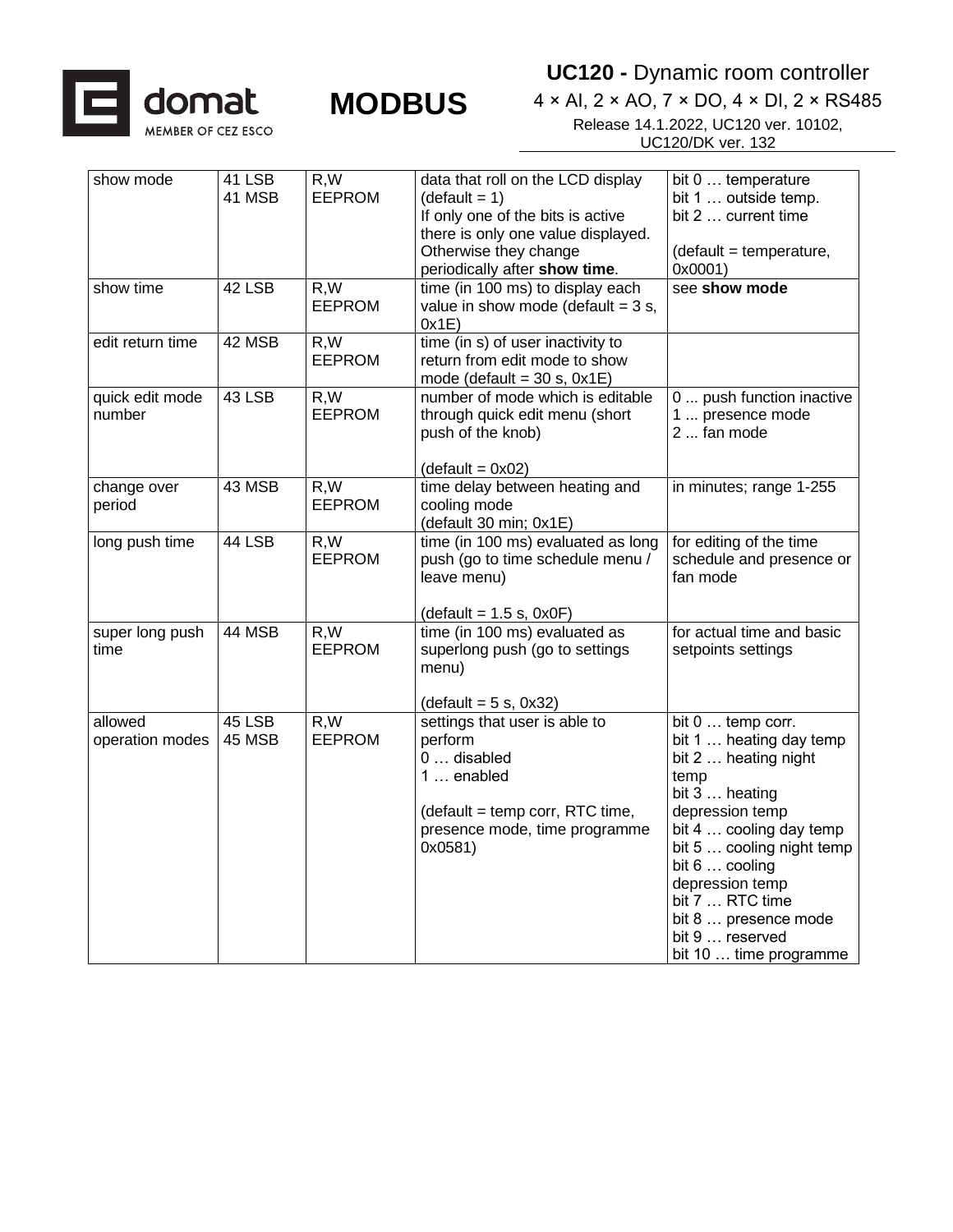![](_page_8_Picture_0.jpeg)

**UC120 -** Dynamic room controller

| presence mode<br>edit mask      | 46 LSB<br>46 MSB                                                                                                | R, W<br><b>EEPROM</b> | states in presence mode that user<br>is able to switch between                                                 | bit $0 \ldots$ day (sun +<br>occupied house)                                                                                                                                                                      |
|---------------------------------|-----------------------------------------------------------------------------------------------------------------|-----------------------|----------------------------------------------------------------------------------------------------------------|-------------------------------------------------------------------------------------------------------------------------------------------------------------------------------------------------------------------|
|                                 |                                                                                                                 |                       | $(detault = all, 0x001F)$                                                                                      | bit 1  night (moon $+$<br>occupied house)<br>bit 2  depression<br>(empty house)<br>bit 3  auto (clock)<br>bit $4 \ldots$ party (sun + drink<br>+ clock, after 2h goes to<br>auto)                                 |
|                                 | 47 LSB<br>47 MSB                                                                                                |                       | reserved                                                                                                       |                                                                                                                                                                                                                   |
| display symbols                 | 48 LSB<br>48 MSB                                                                                                | R, W RAM              | displayed symbols                                                                                              | bit 0  spanner<br>bit 1  boiler<br>bit 2  alarm bell<br>bit 3 to 14  reserved<br>bit 15  write enable<br>write enable (if set to 1<br>value will be written into<br>register, if in 0 attempt will<br>be ignored) |
| <b>RTC</b>                      | 49 LSB<br>49 MSB<br><b>50 LSB</b><br><b>50 MSB</b><br><b>51 LSB</b><br><b>51 MSB</b><br>52 LSB<br><b>52 MSB</b> | R,W<br><b>EEPROM</b>  | Real time clock<br>(not subject to INIT command)                                                               | see table;<br>to write to those registers,<br>write to EEPROM must<br>be enabled in the status<br><b>LSB</b> register                                                                                             |
|                                 | <b>53 LSB</b><br><b>53 MSB</b>                                                                                  |                       | reserved                                                                                                       |                                                                                                                                                                                                                   |
| program Monday<br>Event 1 time  | <b>54 LSB</b><br>54 MSB                                                                                         | R, W<br><b>EEPROM</b> | time schedule, Monday, time of<br>event No. 1, in mins since 0:00<br>(midnight)<br>(default = 06:00 h, 0x0168) | e.g. 121  2h 1min                                                                                                                                                                                                 |
| program Monday<br>Event 1 value | <b>55 LSB</b><br><b>55 MSB</b>                                                                                  | R, W<br><b>EEPROM</b> | time schedule, Monday, event No.<br>1, value<br>$(detault = 0)$                                                | $0 \ldots$ day/comfort<br>1  night/standby<br>2  off/depression<br>bit $15 = 1$ event is<br>disabled                                                                                                              |
| program Monday<br>Event 2 time  | <b>56 LSB</b><br><b>56 MSB</b>                                                                                  | R, W<br><b>EEPROM</b> | time schedule, Monday, time of<br>event No. 2, in mins since 0:00<br>(midnight)<br>$(detault = 08:00 h)$       | e.g. 121  2h 1min                                                                                                                                                                                                 |
| program Monday<br>Event 2 value | <b>57 LSB</b><br><b>57 MSB</b>                                                                                  | R,W<br><b>EEPROM</b>  | time schedule, Monday, event No.<br>2, value<br>$(detault = 1)$                                                | $0 \dots$ day/comfort<br>1  night/standby<br>2  off/depression<br>bit $15 = 1$ event is<br>disabled                                                                                                               |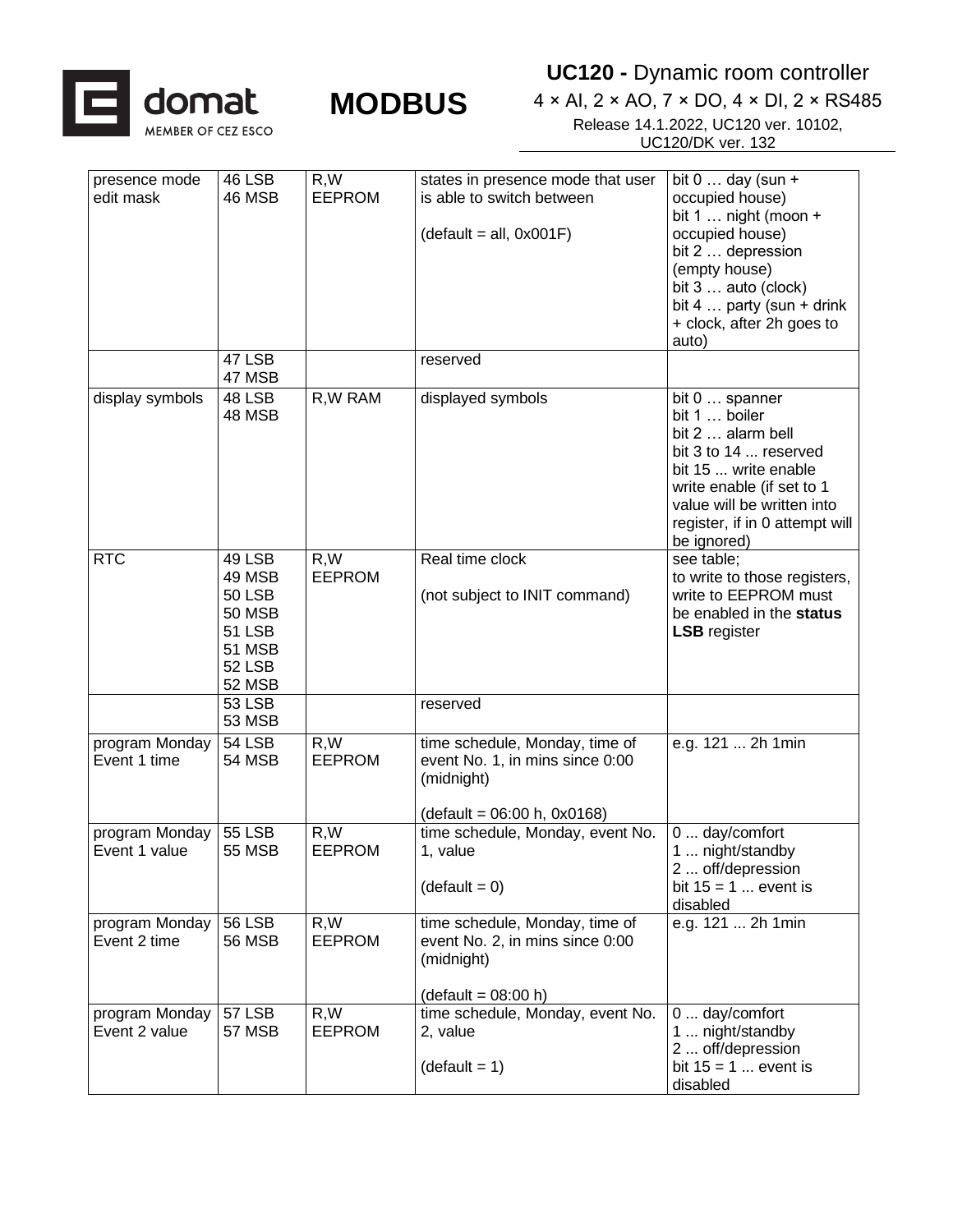![](_page_9_Picture_0.jpeg)

**UC120 -** Dynamic room controller

| program Monday                  | <b>58 LSB</b>           | R,W                   | time schedule, Monday, time of                            | e.g. 121  2h 1min                  |
|---------------------------------|-------------------------|-----------------------|-----------------------------------------------------------|------------------------------------|
| Event 3 time                    | <b>58 MSB</b>           | <b>EEPROM</b>         | event No. 3, in mins since 0:00                           |                                    |
|                                 |                         |                       | (midnight)                                                |                                    |
|                                 |                         |                       |                                                           |                                    |
|                                 | <b>59 LSB</b>           | R, W                  | $(detault = 14:00 h)$<br>time schedule, Monday, event No. | 0  day/comfort                     |
| program Monday<br>Event 3 value | <b>59 MSB</b>           | <b>EEPROM</b>         | 3, value                                                  | 1  night/standby                   |
|                                 |                         |                       |                                                           | 2  off/depression                  |
|                                 |                         |                       | $(detault = 0)$                                           | bit $15 = 1$ event is              |
|                                 |                         |                       |                                                           | disabled                           |
| program Monday                  | 60 LSB                  | R, W                  | time schedule, Monday, time of                            | e.g. 121  2h 1min                  |
| Event 4 time                    | 60 MSB                  | <b>EEPROM</b>         | event No. 4, in mins since 0:00                           |                                    |
|                                 |                         |                       | (midnight)                                                |                                    |
|                                 |                         |                       |                                                           |                                    |
|                                 |                         |                       | $(detault = 22:00 h)$                                     |                                    |
| program Monday<br>Event 4 value | 61 LSB<br>61 MSB        | R, W<br><b>EEPROM</b> | time schedule, Monday, event No.<br>4, value              | 0  day/comfort<br>1  night/standby |
|                                 |                         |                       |                                                           | 2  off/depression                  |
|                                 |                         |                       | $(detault = 1)$                                           | bit $15 = 1$ event is              |
|                                 |                         |                       |                                                           | disabled                           |
| program Monday                  | 62 LSB                  | R, W                  | time schedule, Monday, time of                            | e.g. 121  2h 1min                  |
| Event 5 time                    | 62 MSB                  | <b>EEPROM</b>         | event No. 5, in mins since 0:00                           |                                    |
|                                 |                         |                       | (midnight)                                                |                                    |
|                                 |                         |                       |                                                           |                                    |
|                                 |                         |                       | $(detault = 06:00 h, 0x0168)$                             |                                    |
| program Monday<br>Event 5 value | 63 LSB<br>63 MSB        | R,W<br><b>EEPROM</b>  | time schedule, Monday, event No.<br>5, value              | 0  day/comfort<br>1  night/standby |
|                                 |                         |                       |                                                           | 2  off/depression                  |
|                                 |                         |                       | $(detault = disabled, 0x8000)$                            | bit $15 = 1$ event is              |
|                                 |                         |                       |                                                           | disabled                           |
| program Monday                  | 64 LSB                  | R, W                  | time schedule, Monday, time of                            | e.g. 121  2h 1min                  |
| Event 6 time                    | 64 MSB                  | <b>EEPROM</b>         | event No. 6, in mins since 0:00                           |                                    |
|                                 |                         |                       | (midnight)                                                |                                    |
|                                 |                         |                       |                                                           |                                    |
|                                 |                         |                       | $(detault = 06:00 h)$                                     |                                    |
| program Monday<br>Event 6 value | 65 LSB<br><b>65 MSB</b> | R, W<br><b>EEPROM</b> | time schedule, Monday, event No.<br>6, value              | 0  day/comfort<br>1  night/standby |
|                                 |                         |                       |                                                           | 2  off/depression                  |
|                                 |                         |                       | $(detault = disabled)$                                    | bit $15 = 1$ event is              |
|                                 |                         |                       |                                                           | disabled                           |
| program                         | 66 LSB                  | R,W                   | time schedule, Tuesday, time of                           | e.g. 121  2h 1min                  |
| Tuesday Event 1                 | <b>66 MSB</b>           | <b>EEPROM</b>         | event No. 1, in mins since 0:00                           |                                    |
| time                            |                         |                       | (midnight)                                                |                                    |
|                                 |                         |                       |                                                           |                                    |
|                                 |                         |                       | $(detault = 06:00 h)$                                     |                                    |
| $\cdots$                        | $\cdots$                | $\cdots$              | $\cdots$                                                  | $\cdots$                           |
|                                 |                         |                       |                                                           |                                    |
|                                 |                         |                       |                                                           |                                    |